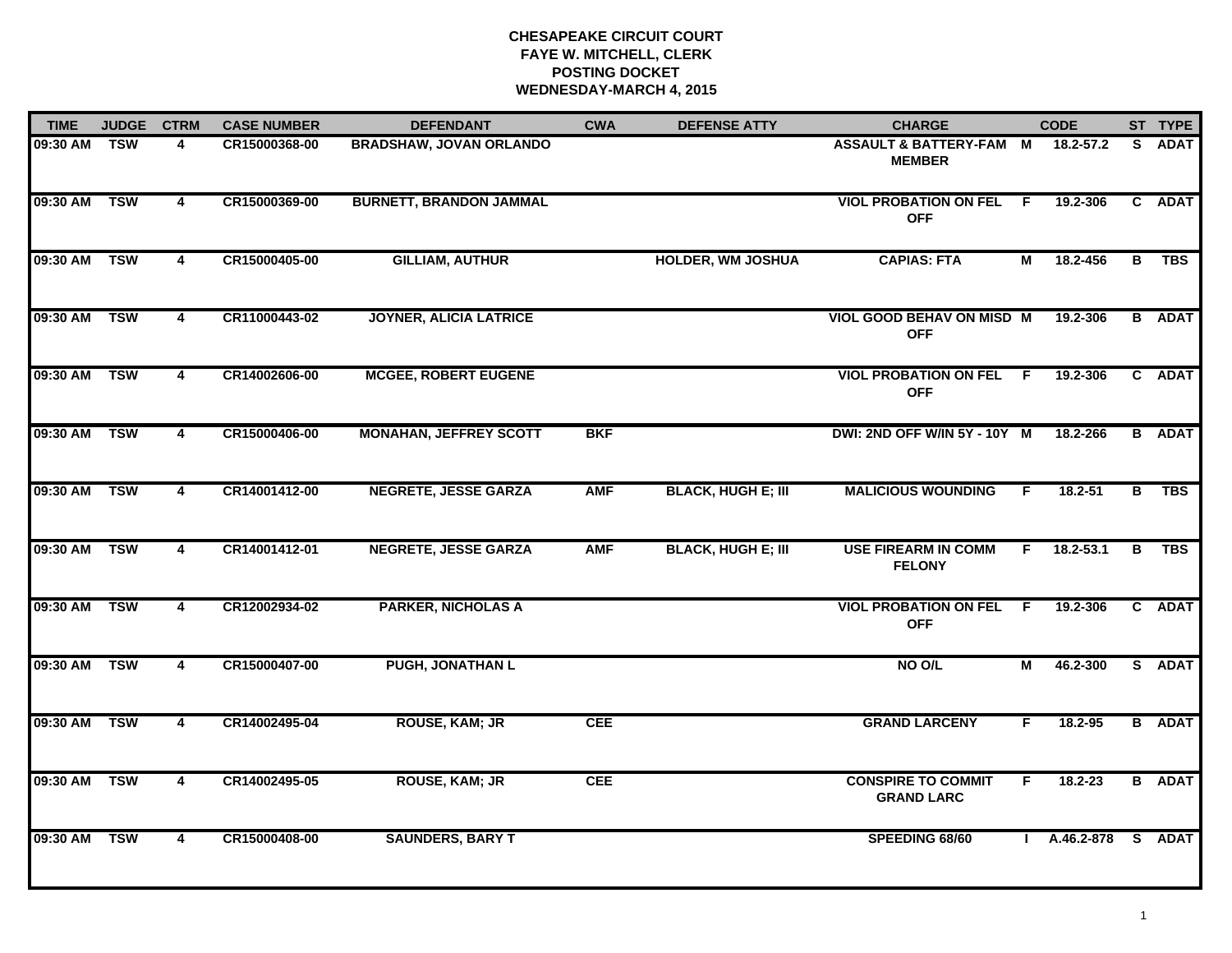# **CHESAPEAKE CIRCUIT COURT FAYE W. MITCHELL, CLERK POSTING DOCKET WEDNESDAY-MARCH 4, 2015**

| <b>TIME</b> | <b>JUDGE</b> | <b>CTRM</b> | <b>CASE NUMBER</b> | <b>DEFENDANT</b>                  | <b>CWA</b>  | <b>DEFENSE ATTY</b>      | <b>CHARGE</b>                                |                | <b>CODE</b> |                | ST TYPE         |
|-------------|--------------|-------------|--------------------|-----------------------------------|-------------|--------------------------|----------------------------------------------|----------------|-------------|----------------|-----------------|
| 09:30 AM    | <b>TSW</b>   | 4           | CR15000408-01      | <b>SAUNDERS, BARY T</b>           |             |                          | SUSPENDED O/L 3RD+                           | M              | B.46.2-301  | S.             | <b>ADAT</b>     |
| 09:30 AM    | <b>TSW</b>   | 4           | CR15000427-00      | <b>WARD, TIMOTHY</b>              |             |                          | <b>SOLICITING PROSTITUTION</b>               | M              | 18.2-346B   | $\overline{s}$ | <b>ADAT</b>     |
| 11:00 AM    | <b>TSW</b>   | 4           | CR10000494-00      | <b>CLARK, JOHNNIE RAY</b>         | <b>NONE</b> | <b>JANKELL, PETER J</b>  | DRIVING WITHOUT LICENSE M                    |                | 46.2-300    | S.             | $\overline{cc}$ |
| 11:00 AM    | <b>TSW</b>   | 4           | CR13001618-00      | <b>CROSS-MILLS, MELVIN C; III</b> | <b>NONE</b> | <b>ALOUPAS, CARMELOU</b> | <b>SUSP O/L-3RD</b>                          | M              | B.46.2-301  | B              | <b>CC</b>       |
| 11:00 AM    | <b>TSW</b>   | 4           | CR07000413-00      | <b>GREENE, LERON JAVICK</b>       | <b>WHC</b>  | <b>BULLOCK, MARTIN</b>   | <b>GRAND LARCENY</b>                         | F.             | $18.2 - 95$ | в              | RE              |
| 11:00 AM    | <b>TSW</b>   | 4           | CR07000476-00      | <b>GREENE, LERON JAVICK</b>       | <b>NONE</b> | <b>MARTIN BULLOCK</b>    | <b>MONUMENT INTENTIONAL</b><br><b>DAMAGE</b> | $\overline{M}$ | 18.2-137    | $\overline{B}$ | cc              |
| 11:00 AM    | <b>TSW</b>   | 4           | CR07A00413-00      | <b>GREENE, LERON JAVICK</b>       | <b>NONE</b> | <b>MASON, G JEFFREY</b>  | <b>PROBATION VIOLATION</b>                   | F.             | 19.2-306    | C.             | $\overline{cc}$ |
| 11:00 AM    | <b>TSW</b>   | 4           | CR10001717-00      | <b>GREENE, LERON JAVICK</b>       | <b>NONE</b> | Swift-Sherrod, Sanita A. | <b>PROBATION VIOLATION</b>                   | F.             | 19.2-306    | C.             | $\overline{cc}$ |
| 11:00 AM    | <b>TSW</b>   | 4           | CR05001799-00      | <b>NIXON, ALLEN MONROE</b>        | <b>NONE</b> | <b>AMINA MATHENY</b>     | <b>GRAND LARCENY</b>                         | F.             | 18.2-95     | C              | <b>CC</b>       |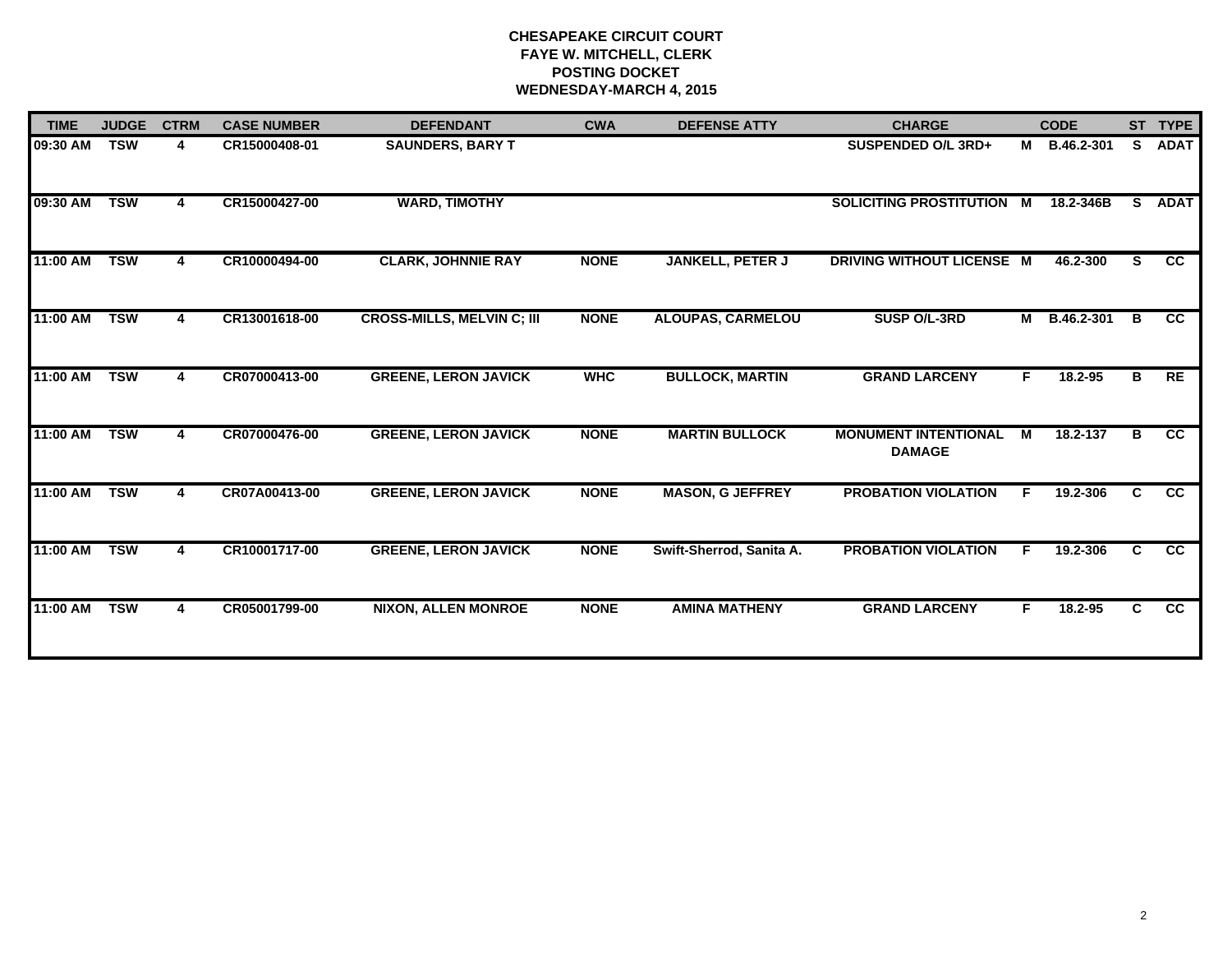| Hearing<br><b>Time</b> | Judge      | Court<br>Room | Case #        | <b>Plaintiff</b>                             | <b>Defendant</b>                             | <b>Plaintiff Attorney</b> | <b>Defendant Attorney</b> | <b>Motion</b>                     | <b>Duration</b> |
|------------------------|------------|---------------|---------------|----------------------------------------------|----------------------------------------------|---------------------------|---------------------------|-----------------------------------|-----------------|
| 09:00 AM JWB           |            | - 1           | CL13000520-00 | NIXON, KERRY L                               | *DR VINOD AGARWAL                            | PRO SE                    | KING, RAY W               | Motion (Other)                    | 1 Hour          |
| 09:00 AM               | <b>JWB</b> | -1            | CL14001230-00 | <b>BRANCH BANKING AND TRUST</b><br><b>CO</b> | *THE CONCEPTS OF VIRGINIA<br><b>INC</b>      | <b>REID, TREVOR B</b>     |                           | Default Judgment                  | 15 Min.         |
| 09:00 AM JWB           |            | -1            | CL14001451-00 | PEREZ, JOSE DELORES                          | PEREZ, SILVIA ROSA                           | SMITH, CHESTER            | BAYONA, SHANNON B         | Pendente Lite                     | 1 Hour          |
| 09:00 AM               | <b>JWB</b> | - 1           | CL14002361-00 | BROWN, RONNIE; SR                            | BROWN, ADRIAN                                | ROGERS, MANDY M           | ANDERS, ALLISON W         | Pendente Lite                     | 30 Min.         |
| 09:00 AM JWB           |            | - 1           | CL14002624-00 | *JENNINGS, WALTER STANLEY;<br><b>JR</b>      | AUTHORITY TO SELL PROPERTY                   | JONES, KATHRYN D          |                           | Motion (Other)                    | 30 Min.         |
| 09:00 AM               | <b>JWB</b> | - 1           | CL14002833-00 | RANDLEMAN, SILVANA DANIELA                   | RANDLEMAN, SHAWN RYAN                        | PRO SE                    |                           | Final Decree of<br>Divorce        | 30 Min.         |
| 09:00 AM JWB           |            | - 1           | CL15000002-00 | BEISEL, KARL E                               | *VIRGINIA DEPT OF TAXATION                   | DONNER, MICHAEL L; SR     | PITCHFORD, J DUNCAN       | Demurrer                          | 30 Min.         |
| 09:00 AM JWB           |            | -1            | CL15000343-00 | PICKETT, CHRISTOPHER ALAN                    | <b>CELEBRATE RITES OF</b><br><b>MARRIAGE</b> |                           |                           | <b>Present Order</b>              | N/A             |
| 09:00 AM               | <b>JWB</b> | - 1           | CL15000378-00 | *CASPER, STEVEN R                            | MORRIS, MICHAEL                              | LARSEN, GREGORY           |                           | Motion (Other)                    | 30 Min.         |
| 09:00 AM EPG           |            | 3             | CL08002609-00 | BAER, IMELDA ZABALLERO                       | BAER, THOMAS JUDE MICHAEL                    | WOLFORD, CATHERINE N      |                           | Final Decree of<br><b>Divorce</b> | 15 Min.         |
| 09:00 AM EPG           |            | 3             | CL12001817-00 | FINDLAY, RICCARDO                            | DESTA, BERHAN YEBIO                          | ALOUPAS, CARMELOU G       | JACOBSON, KENNETH W       | <b>Show Cause</b>                 | 15 Min.         |
| 09:00 AM EPG           |            | 3             | CL12001817-00 | FINDLAY, RICCARDO                            | DESTA, BERHAN YEBIO                          | ALOUPAS, CARMELOU G       | JACOBSON, KENNETH W       | Motion to Compel                  | 15 Min.         |
| 09:00 AM               | EPG        | 3             | CL12001817-00 | FINDLAY, RICCARDO                            | DESTA, BERHAN YEBIO                          | ALOUPAS, CARMELOU G       | JACOBSON, KENNETH W       | Pendente Lite                     | 30 Min.         |
| 09:00 AM EPG           |            | 3             | CL13001753-00 | COUNCIL, SHARON B                            | COUNCIL, DARREN F                            | LEMM, SHANNON D           | HARDING, DARRELL M        | Motion (Other)                    | 30 Min.         |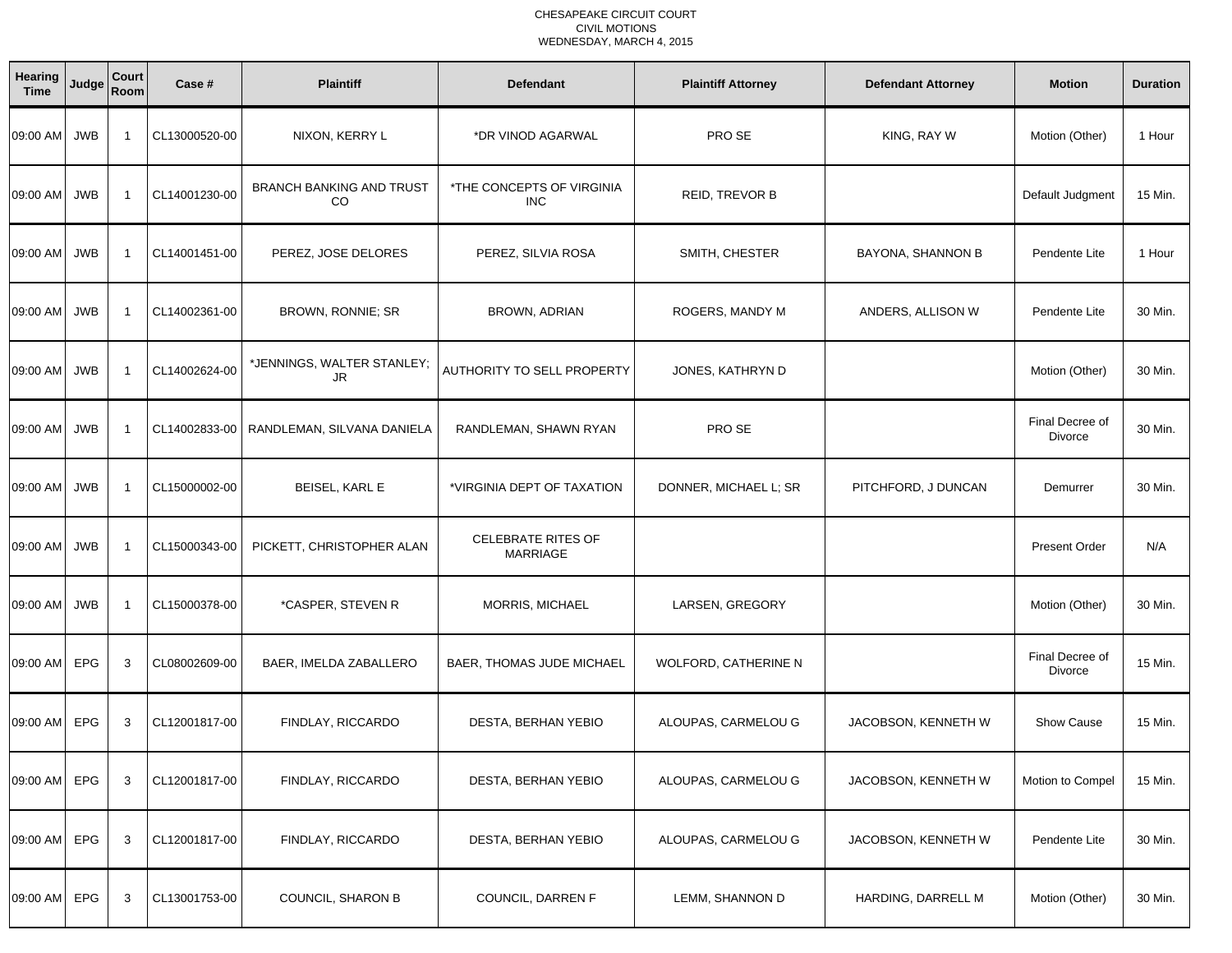| <b>Hearing</b><br><b>Time</b> | Judge      | <b>Court</b><br>Room | Case #        | <b>Plaintiff</b>          | <b>Defendant</b>           | <b>Plaintiff Attorney</b> | <b>Defendant Attorney</b> | <b>Motion</b>                   | <b>Duration</b> |
|-------------------------------|------------|----------------------|---------------|---------------------------|----------------------------|---------------------------|---------------------------|---------------------------------|-----------------|
| 09:00 AM EPG                  |            | 3                    | CL13002394-00 | <b>BURTON, SCOTT</b>      | <b>BURTON, CHRISTINE L</b> | PRO SE                    |                           | Appt. Guardian &<br>Conservator | 1 Hour          |
| 09:00 AM                      | <b>EPG</b> | 3                    | CL14000541-00 | DWYER, CANDICE MELISSA    | DWYER, IAN LINDARS         |                           | SMITH, JENNIFER L         | <b>Pretrial Conference</b>      | 15 Min.         |
| 09:00 AM                      | EPG        | 3                    | CL14000606-00 | BARATZ, DANA NICOLE       | BARATZ, ANDREW DAVID       | THUM, RYAN E              |                           | <b>Withdraw Counsel</b>         | 15 Min.         |
| 09:00 AM                      | <b>EPG</b> | 3                    | CL14000606-00 | BARATZ, DANA NICOLE       | BARATZ, ANDREW DAVID       | THUM, RYAN E              |                           | <b>Withdraw Counsel</b>         | 15 Min.         |
| 09:00 AM                      | <b>EPG</b> | 3                    | CL14002920-00 | <b>BELLAR, PERLITA A</b>  | BELLAR, GARY E             | TAYLOR, STEVE C           | ALOUPAS, CARMELOU G       | Motion (Other)                  | 15 Min.         |
| 09:00 AM                      | EPG        | 3                    | CL14003106-00 | NEAL, TESSA D             | <b>NEAL, PATRICK A</b>     | FORBES, G DANIEL          | JAMES, ANDREW K           | Pendente Lite                   | 1 Hour          |
| 09:00 AM                      | EPG        | 3                    | CL15000340-00 | KIMBLE, JESSICA JEANNE    | KIMBLE, THOMAS DUDLEY      | COMMANDER, MARY G         |                           | Motion (Other)                  | 30 Min.         |
| 09:00 AM EPG                  |            | 3                    | CL15000366-00 | COOPER, MATTHEW M         | COOPER, KYMBERLI           | TUTHILL, BARTLEY F; IV    |                           | Pendente Lite                   | 30 Min.         |
| 09:30 AM                      | <b>EPG</b> | 3                    | CL13000636-00 | MAXBERRY, STACY J         | *WHITTED, MATTHEW L        | ZAUZIG, CHARLES J         | NAGLE, RICHARD L          | #N/A                            | N/A             |
| 10:00 AM TSW                  |            | 4                    | CL12001347-00 | <b>BOWNE, CHRISTINA S</b> | COMMONWEALTH OF VIRGINIA   | BABINEAU, JON M           | CAMPBELL, WILLIAM H       | <b>Present Order</b>            | N/A             |
| 10:00 AM TSW                  |            | 4                    | CL13002812-00 | GOODMAN, BOBBY L          | <b>COMMONWEALTH</b>        | PRO SE                    | CAMPBELL, WILLIAM H       | Operator's License<br>Petition  | N/A             |
| 10:00 AM TSW                  |            | 4                    | CL13002813-00 | HAVILAND, MARK STERLING   | <b>COMMONWEALTH</b>        | <b>WEGMAN, ROBERT L</b>   | CAMPBELL, WILLIAM H       | Operator's License<br>Petition  | N/A             |
| 10:00 AM TSW                  |            | 4                    | CL13002846-00 | FLOYD, JOSHUA SAMUEL      | <b>COMMONWEALTH</b>        | BUYRN, WILLIAM            | CAMPBELL, WILLIAM H       | Operator's License<br>Petition  | N/A             |
| 10:00 AM TSW                  |            | 4                    | CL14002599-00 | MAYO, JASON LAMUEL        | COMMONWEALTH               | BLACK, HUGH E; III        | CAMPBELL, WILLIAM H       | <b>Present Order</b>            | N/A             |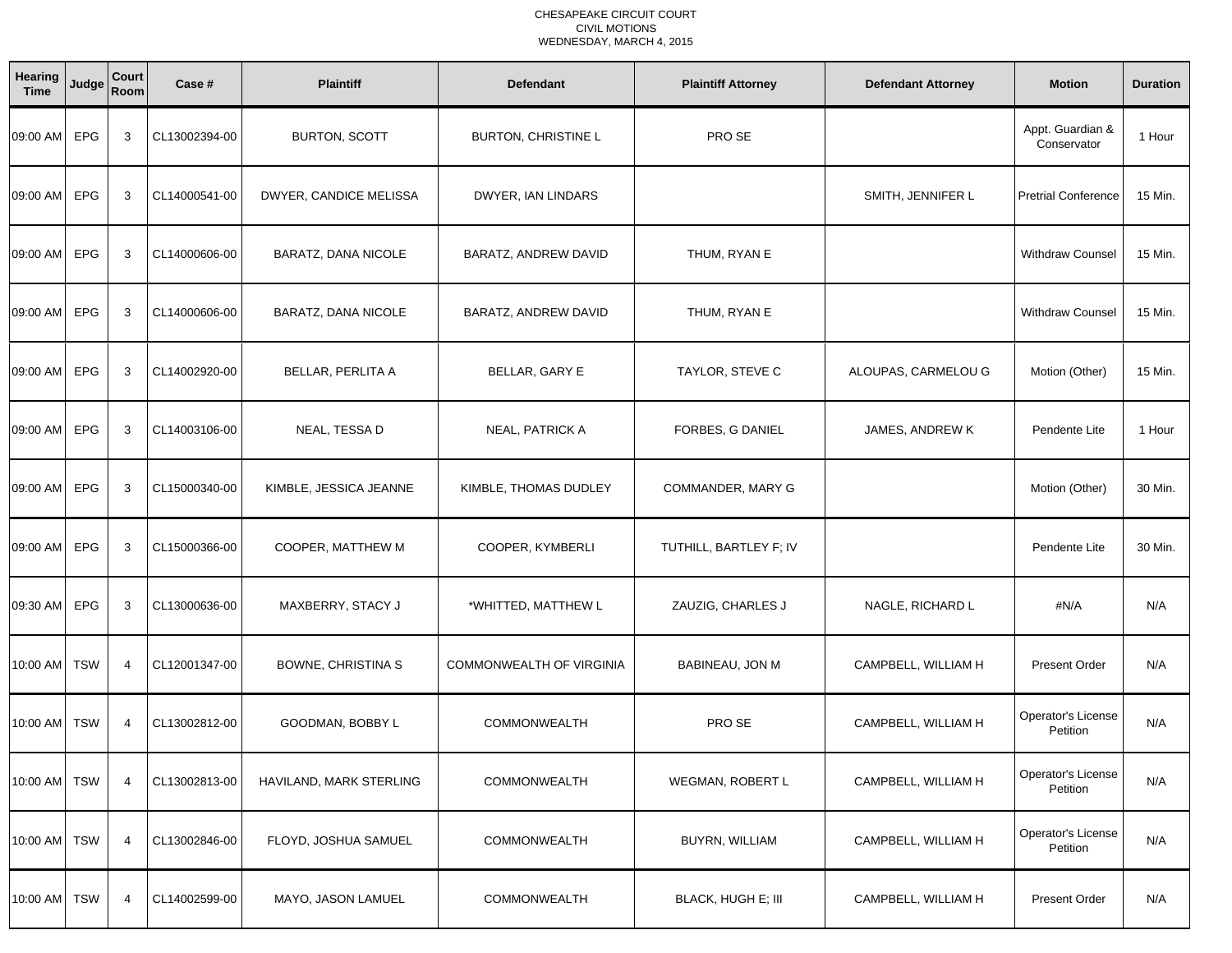| Hearing<br><b>Time</b> | Judge      | Court<br>Room  | Case #        | <b>Plaintiff</b>                            | <b>Defendant</b>                         | <b>Plaintiff Attorney</b> | <b>Defendant Attorney</b> | <b>Motion</b>                  | <b>Duration</b> |
|------------------------|------------|----------------|---------------|---------------------------------------------|------------------------------------------|---------------------------|---------------------------|--------------------------------|-----------------|
| 10:00 AM               | TSW        | $\overline{4}$ | CL14003032-00 | TARWATER, SIR ERIC                          | <b>COMMONWEALTH</b>                      | PRO SE                    | CAMPBELL, WILLIAM H       | Operator's License<br>Petition | N/A             |
| 10:00 AM               | <b>TSW</b> | $\overline{4}$ | CL14003033-00 | TARWATER, SIR ERIC                          | <b>COMMONWEALTH</b>                      | PRO SE                    | CAMPBELL, WILLIAM H       | Operator's License<br>Petition | N/A             |
| 10:00 AM               | <b>TSW</b> | $\overline{4}$ | CL15000009-00 | HALL, HARVEY L                              | <b>COMMONWEALTH</b>                      |                           | CAMPBELL, WILLIAM H       | Operator's License<br>Petition | N/A             |
| 10:00 AM               | <b>TSW</b> | $\overline{4}$ | CL15000100-00 | HUDSON, ANDRE S                             | <b>COMMONWEALTH</b>                      | PRO SE                    | CAMPBELL, WILLIAM H       | <b>Present Order</b>           | N/A             |
| 10:00 AM               | <b>TSW</b> | 4              | CL15000152-00 | LONG, WENDY LYNN                            | <b>COMMONWEALTH</b>                      | PRO SE                    | CAMPBELL, WILLIAM H       | <b>Present Order</b>           | N/A             |
| 10:00 AM               | <b>TSW</b> | 4              | CL15000182-00 | JACOBS, CRYSTAL LORRAINE                    | <b>COMMONWEALTH</b>                      | LEEMAN, RANDALL J; JR     | CAMPBELL, WILLIAM H       | <b>Present Order</b>           | N/A             |
| 10:00 AM               | <b>TSW</b> | $\overline{4}$ | CL15000193-00 | HAYES, KATHERINE                            | <b>COMMONWEALTH</b>                      | PRO SE                    | CAMPBELL, WILLIAM H       | <b>Present Order</b>           | N/A             |
| 11:00 AM TSW           |            | $\overline{4}$ | <b>CRIM</b>   | <b>RESTITUTION DOCKET</b>                   | <b>RESTITUTION DOCKET</b>                |                           |                           |                                |                 |
| 08:30 AM               | <b>RDS</b> | -1             |               | <b>JUROR SHOW CAUSE DOCKET</b>              | JUROR SHOW CAUSE DOCKET                  |                           |                           |                                |                 |
| 09:00 AM               | <b>RDS</b> | 6              | CL08003018-04 | CRISAFULLI, DEBORAH LYNN                    | CRUZ, VINCE ERROL                        | WOOTEN, KRISTI A          | LAINE, HERBERT W          | Motion (Other)                 | 30 Min.         |
| 09:00 AM               | <b>RDS</b> | 6              | CL08003018-05 | CRISAFULLI, DEBORAH LYNN                    | CRUZ, VINCE ERROL                        | WOOTEN, KRISTI A          | STALLINGS, MOODY E; JR    | Motion (Other)                 | 30 Min.         |
| 09:00 AM               | <b>RDS</b> | 6              |               | CL11002934-00   CITY OF CHESAPEAKE VIRGINIA | PROVIDENT REAL ESTATE<br><b>DEVELOP</b>  | LACKEY, KELLY J           |                           | Motion (Other)                 | 30 Min.         |
| 09:00 AM               | <b>RDS</b> | 6              | CL12001358-00 | RITGER, BENJAMIN                            | *HARBOUR VIEW SELF STORAGE<br><b>LLC</b> | LARSEN, GREGORY S         |                           | <b>Post Trial Motion</b>       | N/A             |
| 09:00 AM               | <b>RDS</b> | 6              | CL12001416-00 | HARVILLE, W THURSTON                        | *SUMMS, WILLIAM J                        | SALMON, STUART C          | JONES, MARIYIA            | Motion to Compel               | N/A             |